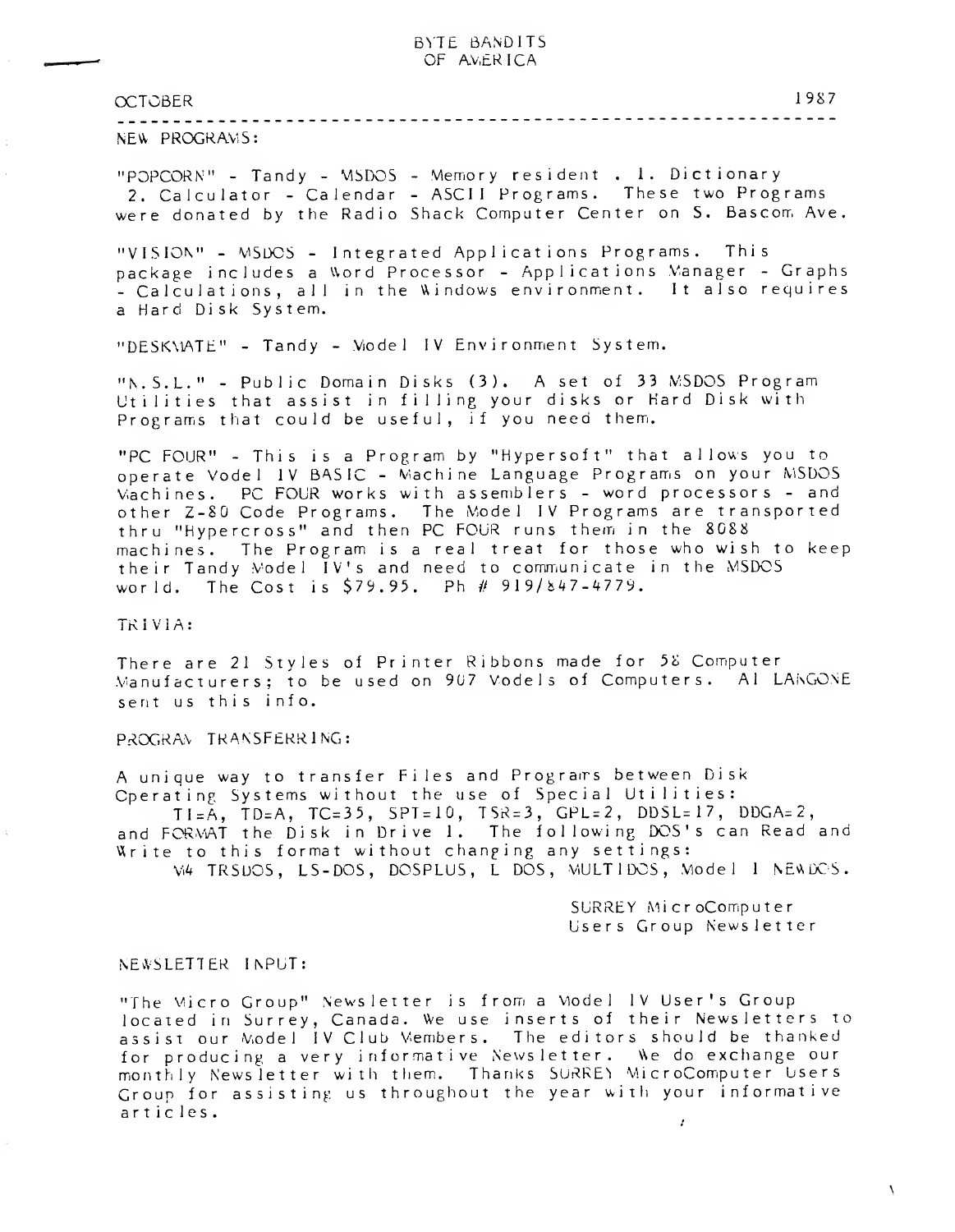#### CHAOS COMPUTER CLUB Vs. N.A.S.A.

If you read the newspaper this week you may have seen that article. CHAOS was caught fooling around in N.A.S.A. 's Computer files. No, we don't condone these operations. The Club is quite notorious in Europe. we use their Services for Communications. Lucky for us we can't read German!! we do get Newsletters from their CHAOS Clubs but, I'm at a loss as to understanding them.<br>We should not let our affiliation with them be a problem. Like We should not let our affiliation with them be a problem. all things, the bad get all the publicity and this is in turn passed on to the good also.

#### EDUCATIONAL PROGRAMS:

Now that the school year has started, you may wish to improve the skills of your children by checking out <sup>a</sup> few educational programs such as Spelling - Math - word Processing, etc. They should help to improve grades. If you are continuing your own schooling, these programs can be <sup>a</sup> good review exercise.

386 WORLD:

Why is the Computer Industry rushing towards the New - 386 Computers so quickly? It appears the major reason is <sup>I</sup> NCOA'PATAblLITY! Yes, the 32 bit bus INTEL 80386 Chip Bus demands interfacing with U.S.A. manufactured boards. Those who design their own 32 bit chip wi <sup>1</sup> <sup>1</sup> not be compatible with the INTEL Chip Computers.

Should you be interested in the new great machines, don't buy one that does not have the latest INTEL 80386 Chip.

NOTE!!! INTEL recalled 500,000 chips due to <sup>a</sup> BIG Bug in them. Don't buy <sup>a</sup> machine that hasn't had the latest INTEL chip installed. Yes, it could ruin your whole day!

Clone manufacturers will be required to sell all 32 bit Hardwares for their computers. The Tandy 4000 has INTEL'S Chips in them. It also has <sup>a</sup> reasonable price tag.

WODEL 1 NEwS:

Should you need to update your machines, we have the following parts available:

Expansion Interface - \$150.00 New Double Density Board (Aero) - \$105.00 Wonitor  $-$  \$25.00

Also - Bernie says he can still modify keyboards for lower case functions.

 $\sim$   $\sim$   $\sim$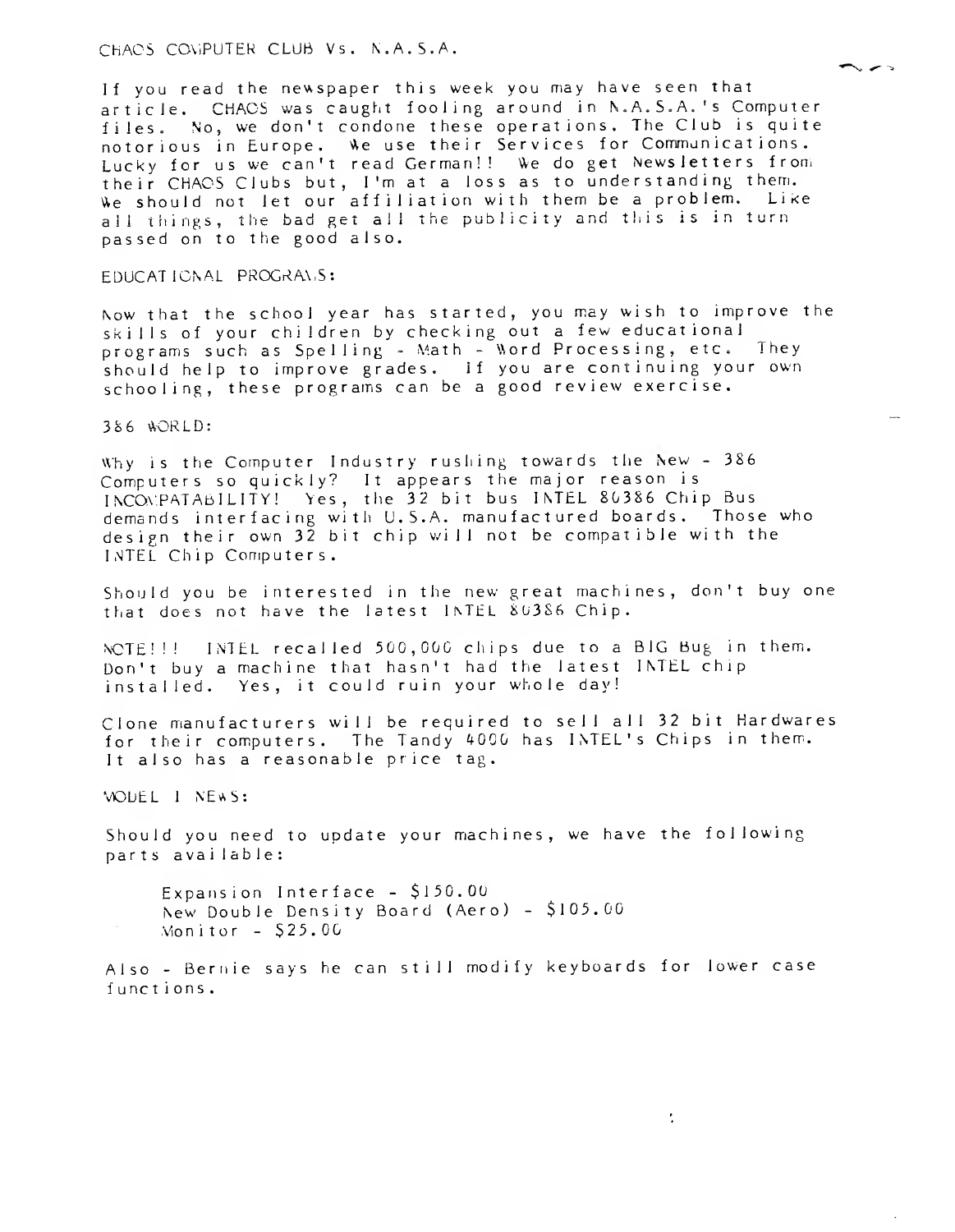# DOS Utility Tips

Major David Boyd Command and Control Microcomputer Users' Group

Some DOS commands can get you into deep trouble if you try to use them without an intimate understanding of what they do.

#### RECOVER

Several files on a hard disk were recently damaged, probably by a telephone placed too close to the machine. (The bell ringer in a telephone is electromagnetically driven, so it produces a fairly powerful magnetic field when it rings. This magnetic field can damage floppies, hard drives, and — in extreme cases — can even cause problems with RAM.)

In an effort to recover the damaged files, the operator used the DOS RECOVER command. Unfortunately, that produced a far more serious problem. If RECOVER is executed against an entire file structure, rather than against a single file, it will identify every referenced sector linkage as a file and rename it FILE0001.REC (then FILE0002.REC for the next one, and so on). When it does that, it can effectively destroy the integrity of every file on the hard drive, including the copy protection markings of copy protected software, because it overwrites unmarked files with recovered files. In other words, it will destroy your installed copies of Lotus 1-2-3 and dBASE HI as effectively as if you had reformatted the hard disk. You cannot do an uninstall, normally, after you have run RECOVER. You are wise to consider RECOVER <sup>a</sup> taboo DOS command!

There are, however, things you can do to reduce the likelihood of losing all your files. First, back up the hard disk regularly (at least once a week). That which you do not back up you will surely lose, and the likelihood of damage to a file is directly proportional to the amount of work you have invested in it.

#### **CHKDSK**

Periodically run CHKDSK against your hard disk to detect problems before they start. If you get back a message saying you have "F PARAMETER ERRORS," then run CHKDSK again, but do it by entering

CHKDSK/F

A minor bug in CHKDSK causes it, when if finds errors, to ask if you want the lost clusters and chains converted into files. Even if you answer yes, it won't make the conversion unless you have given the command with the /F option. Once you've done this, you will wind up with files named FILE0000.CHK, FILEOOO1.CHK etc., with one file for every chain. Before you delete these files, look at each one by entering this command:

TYPE FILE0000.CHK

examining each of the files. If you find one that is obviously something you want to keep (which is not very likely, because they are almost always remnants of files you have already erased), then rename it by entering

REN FILEOOOO.CHK FILEOOOO.KP

substituting the proper filenames as required. Then, once you have checked them all, delete the garbage by entering:

DEL \*.CHK

This command will delete every file with the extension .CHK. If you ever find "F PARAMETER ERRORS" (and you frequently will after intensively editing files), you must run CHKDSK/F. These errors will grow if not treated.

#### BACKUP

A good safety measure, this command should be used at least once a week. It is important that you remember, however, that files transferred this way cannot be used by PC DOS or any of your application programs until they have been placed back on the hard drive with the RESTORE command.

Ķ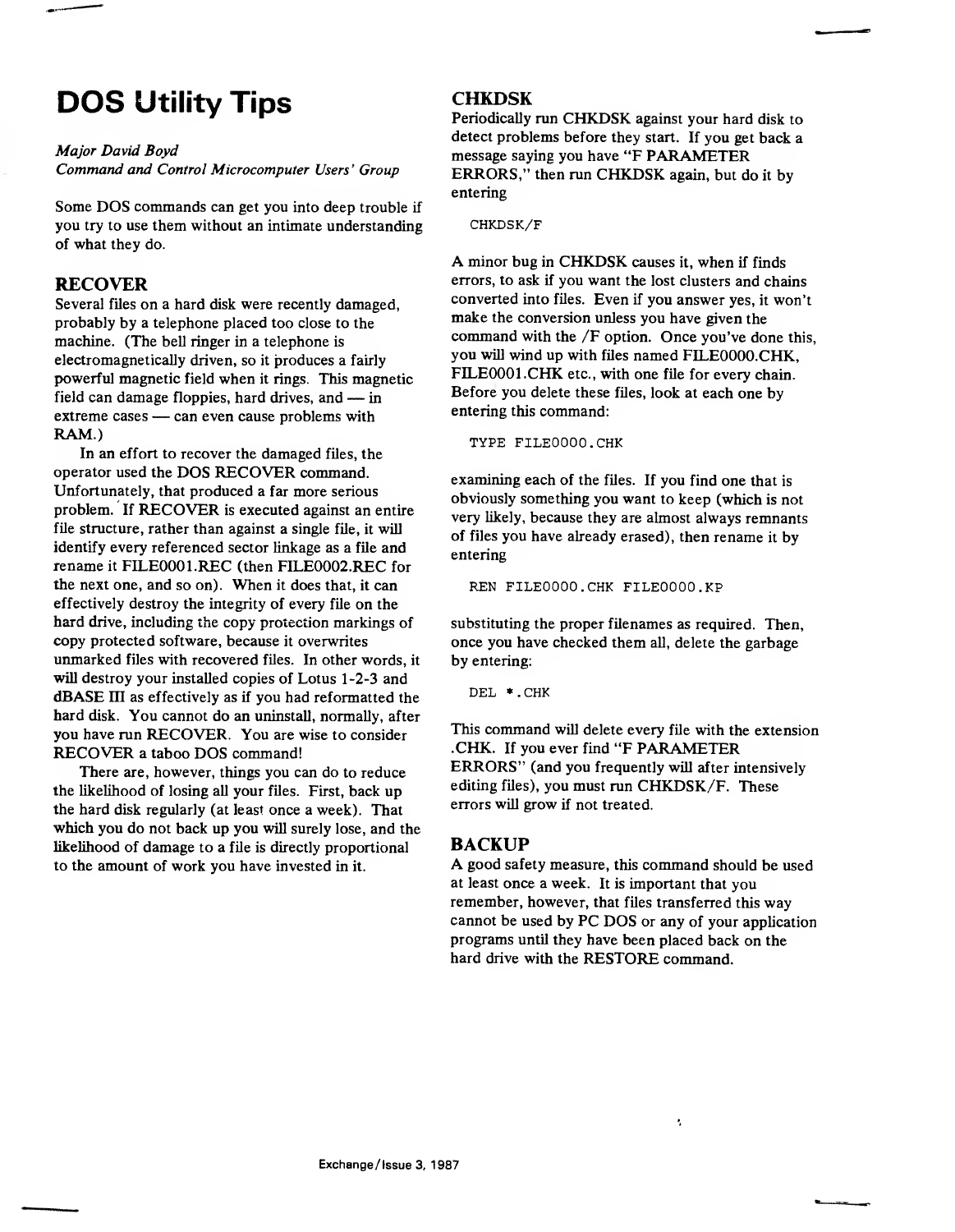### Real Time Clock Circuit for the TRS-80 Model 4 Microcomputer Copuright 1987 by Mel Patrick



Diodes - Dl .D2.D3 - W4148

Resistors -R1 -IK 1/4 watt R2 - 2K2 1/4 watt,R3 - 4K7 <sup>1</sup> /4 watt R4 - Optional (470 ohm to <sup>1</sup> K <sup>1</sup> /4 watt) used IC's - IC1 - CD4001  $\overline{C}$  for stabilization only C2 - Intersil SCM7170IPG Capacitors - CI - 33pf trimmer C2- 18 pf Crystall -  $X1 - Z2.768$  KHZ watch type B1, 2 - 1.25V nicad batteries (see note)

Mtsc - Sockets, solder, wire wrap (30 awg), ribbon cable, edge card connector, etc.

Battery Note. The circuit shown uses a pair of nicad batteries in a doublebattery cell bolder for backup power when your computer is off. The nicads are automatically oharged whenever the computer is on. However due to the size of these batteries, you may wont to use a smaller 3V lithium watch cell instead. If you do this, remove D3 and R2 from the circuit shown (they are only used to charge the nicads).

Ql - Hard Drive Systems 2N2222 or 2N3904. Non-Hard Drive Systems 2N3393.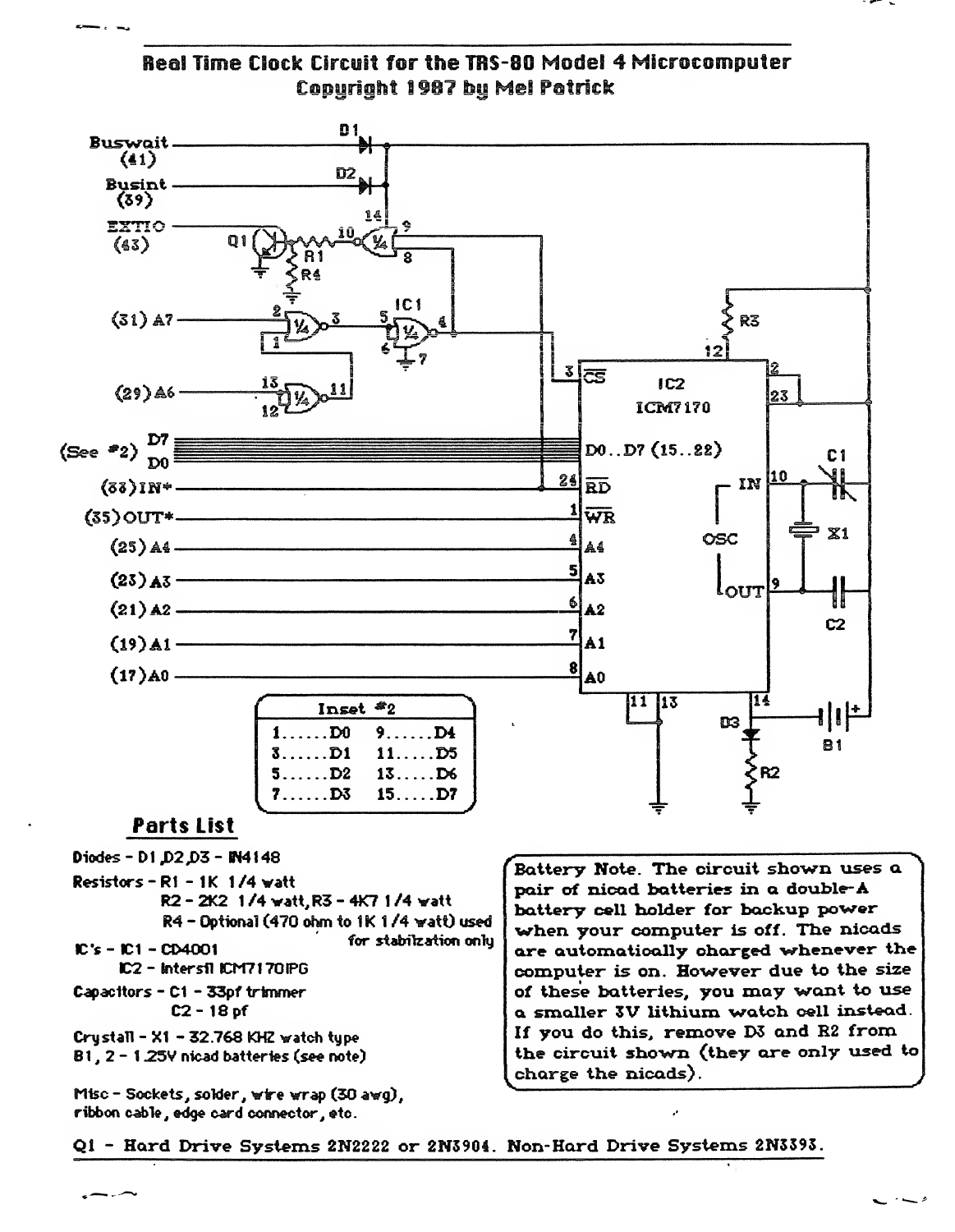# RADIO SHACK MICROCOMPUTER NEWSLETTER

The following disk program was written to allow us to list programs on any printer. Your program must have been SAVEd using the ,A option (ASCII format). Simply RUN"LISTER/BAS" answer the questions, and you will be able to list programs using any line length, with neat headings and skips at perforations.

<sup>10</sup> ' USTER/BAS 2.0 — BASIC PAGE USTER 20 ' COPYRIGHT (C) <sup>1979</sup> TANDY CORP. 30 CLEAR 1000 : DEFINT A-Z 32 '<br>34 ' ATTEMPT TO OPEN REQUESTED FILE; ERROR TRAP IF NOT FOUND <sup>40</sup> CLS : PRINT TAB{20) "BASIC PAGE USTER 2.0":PRINT 50 LINEINPUT" ENTER FILESPEC: ";F\$ 60 ON ERROR GOTO 4000:OPEN T,1 ,F\$ 70 ON ERROR GOTO 4100: PG = 0 'PAGE COUNT SET TO ZERO<br>71 ' 72 ' 1ST CHARACTER OF LINE IS @ TO 9 OR 48 TO 57 DECIMAL 73 ' OR FILE IS NOT ASCIII<br>74 ' .<br>80 LINEINPUT#1,L\$ : D= ASC(LEFT\$(L\$,1))<br>90 IF D<48 OR D>57 THEN PRINT\*\* NOT ASCII BASIC FILE": GOTO 50 100 LINEINPUT" ENTER TITLE: ";TL\$ 110 LINEINPUT" TIME AND DATE: ";DT\$ <sup>120</sup> LINEINPUTENTER PAGE WIDTH: ";WD\$ <sup>125</sup> IF WD\$="" THEN WD <sup>=</sup> 64: PRINT TAB(17); CHR\$(27)WD ELSE WD<sup>=</sup> **VAL(WDS)** 130 IF WD<64 or WD>132 THEN PRINT\*\* BAD WIDTH (64-132 ONLY)<br>":GOTO 120 •"•GOTO 120 <sup>135</sup> INPUTDO YOU WANT EACH 'STATEMENT ON A SEPARATE UNE";SL\$ 136 IF LEFT\$(SL\$,1) = "Y" THEN F1 = 1 ELSE F1 =  $0$ <sup>140</sup> PRINT:INPUTTYPE <sup>1</sup> FOR SINGLE SPACE, <sup>2</sup> FOR DOUBLE"; SP 142' 144 ' \*\*\* MAKE SURE THE PRINTER IS READY \*\*\* <4g ' <sup>150</sup> PRINT:LINEINPUTREADY PRINTER - THEN PRESS ENTER <sup>&</sup>gt; VA\$ <sup>160</sup> IF PEEK(14312)>127 THEN PRINT\* PRINTER NOT READY \*":GOTO <sup>150</sup> <sup>178</sup> POKE 1S424,67:POKE 1S425.1 ' SETLINE/PAGE & LINE COUNT 180 GOSUB 500:GOTO 220 190 GOSUB 500 200 IF EOF (1) THEN 330 210 LINEINPUT#1,L\$ <sup>215</sup> IF F1 = <sup>1</sup> THEN GOSUB 600:GOTO200  $220$  W1 = WD:T = 0 <sup>230</sup> W<sup>=</sup> W1 :IF LEN(L\$)<W THEN W<sup>=</sup> LEN(L\$) <sup>240</sup> <sup>J</sup> = INSTR(L\$,CHR\$(10))' CHECK FOR UNEFEED 250 IF J>0 THEN  $W = J - 1$  ELSE IF LEN(L\$)>W1 THEN  $J = -1$ 260 LPRINT TAB(T); LEFT\$(L\$,W) 263 IF J < > 0 AND T = 0 THEN T = 5:W1 = W1 - T <sup>265</sup> IF SP = <sup>2</sup> THEN LPRINT " 'DOUBLE SPACE 270 IF J>0 THEN  $W = W + 1$ <sup>280</sup> L\$ <sup>=</sup> RIGHT\$(L\$,LEN(L\$)-W):IF L\$=-THEN <sup>310</sup> <sup>290</sup> IF PEEK(16425) >62 THEN LPRINT CHR\$(12): GOSUB <sup>500</sup> 300 GOTO 230 <sup>310</sup> IF PEEK(16425) <63 THEN <sup>200</sup> ' PAGE FINISHED? <sup>320</sup> LPRINT CHR\$(12): IF EOF(1) THEN <sup>340</sup> ELSE <sup>190</sup> 330 LPRINT CHR\$(12) ′ ALL DONE<br>340 GOSUB 1000:GOSUB 3000:PRINT:PRINT"\* END-OF-LISTING \*\*:END<br>497 / ALL D 497' <sup>498</sup> ' \*\*\* PRINT DASH AND HEADING \*\*\* 499' <sup>500</sup> GOSUB 1000:GOSUB 2000: RETURN <sup>600</sup> NN = 0:FOR <sup>J</sup> = <sup>1</sup> TO LEN(L\$):V\$ = MID\$(L\$,J,1):L=L+1 <sup>610</sup> LPRINT V\$;:IF L> =WD THEN LPRINT ":GOSUB700:LPRINTTAB(10);: L=10 <sup>620</sup> IF V\$ = CHR\$(34) AND NN = <sup>1</sup> THEN NN = 0:GOTO640 630 IF V\$ = CHR\$(34) AND NN = 0 THEN NN = 1<br>630 IF V\$ = CHR\$(34) AND NN = 0 THEN INDIATE ", COOLIDZAA" RENTTAR(5) "1 = 5 <sup>640</sup> IF V\$=":" AND NN<>1 THEN LPRINT ":GOSUB700:LPRINTTAB(5);:L=5 650 NEXT J 660 LPRINT ":L = (Continued on page 4)

 $\mathbf{I}$ 

LISTER/BAS 2.0 (Cont.) 670 GOSUB 700 680 RETURN 700 IF PEEK(16425)>62 THEN LPRINT CHR\$(12): GOSUB500 710 RETURN 997' 998 ' \*\*\* PRINT DASHED LINES FOR PERFORATIONS \*\*\* 999' 1000 LPRINT STRING\$(WD,"-"): GOSUB 3000: RETURN 1997' 1998 ' \*\*\* PRINT HEADING AND PAGE NUMBER \*\*\* 1999' 2000 LPRINT TAB(10); LEFT\$ (TL\$  $+$  STRING\$(30,32),30);" DT\$; <sup>2010</sup> PG <sup>=</sup> PG <sup>+</sup> <sup>1</sup> :LPRINT USING " PAGE ###";PG : LPRINT TAB (10); STRING\$(WD-10,"=") 2997' <sup>2998</sup> ' \*\*\* PRINT TWO BLANK LINES \*\* 2999' 3000 LPRINT ":LPRINT ":RETURN 3997' 3998 ' \*\*\* ERROR TRAPPING \*\*\* 3999' 4000 IF ERR/2 + <sup>1</sup> = 54 THEN PRINT\* FILE NOT FOUND\*": RESUME 50<br>4010 IF ERR/2+1=65 THEN PRINT"\* BAD FILE NAME \*": RESUME 50 4020 PRINT: PRINT" ERROR #"; ERR/ 2+1; "IN"; ERL:STOP

#### Convert Lower Case to Upper Case

4100 RESUME

If you have ever had difficulties comparing two strings where someone has accidentally used the shift key, James R. Reed of Dallas, Texas, has a solution. Mr. Reed has provided us with a short subroutine which will check each letter in a string variable to ensure that it is upper case. His subroutine is:

```
1000 A= LEN(l$):0$ = "":IF 1$ = "" RETURN
1010 FOR B=1 TO A
1020C=ASC(MID$(I$,B,1))
1025 IF C>95 THEN C = C - 321030 O$ = O$ + CHR$(C)
1040 NEXT:RETURN
```
To use the subroutine, simply set the string you want to test equal to IS and call the subroutine. When you return from the subroutine, set your original string equal to 0\$. Like this:

530\* THE UNE BELOW WOULD BE IN 540' THE MAIN PROGRAM 550 INPUT AS 560 l\$=A\$:GOSUB 1000:A\$=O\$ 570' THE REST OF THE PROGRAM FOLLOWS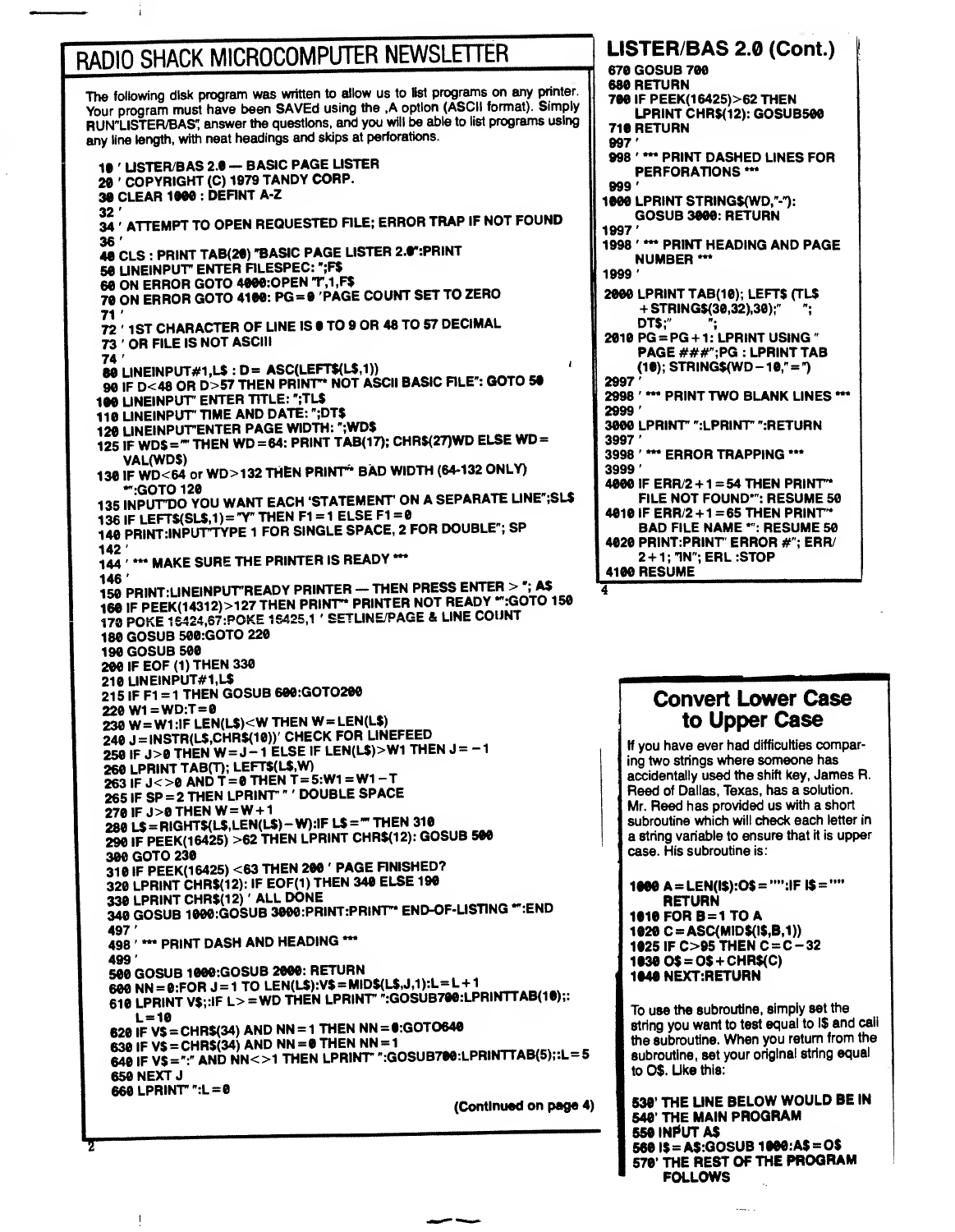

ł,

Updating to LS/DOS 6.5. -Art.byL.Hohr

≫دان م

To add to the confusion of updating froa 6.2 to 6.3, this article may help do just that!

To update SYSTEM disks, the procedure is: 1. Place 6.2 disk in drive 1, and give the command: BACKUP :0:1 (I, S, OLD) (enter)

(This will copy the new 6.3 system files over the old 6.2 systea files)

2. If you wish to use the ne <sup>w</sup> <sup>B</sup> <sup>A</sup> SIC files, give the co <sup>a</sup> <sup>a</sup> and: BACKUP BASIC/\$:0:1 (I) (enter)

(This copies Basic/cmd, Basic/ov1, & Basic/ov2 (/ov2-being new))

3. To complete update, give the command: DATECONY:1 (enter) (This will update the files with modification time, and when complete will give how many files where updated.)

This completes upgrading of SYSTEM disks, the next section is upgrading of DATA disks, this must be checked to verify that ONLY the BOOT/SYS and OIR/SYS exist on the disk, otherwise it is NOT a data disk!

1. Place <sup>D</sup> ATA disk in drive 1, and give the coa aand: DATEC0NV:1(CS) (enter) (This will update the files with aodification tlae, and when coaplete will give how many files where updated.)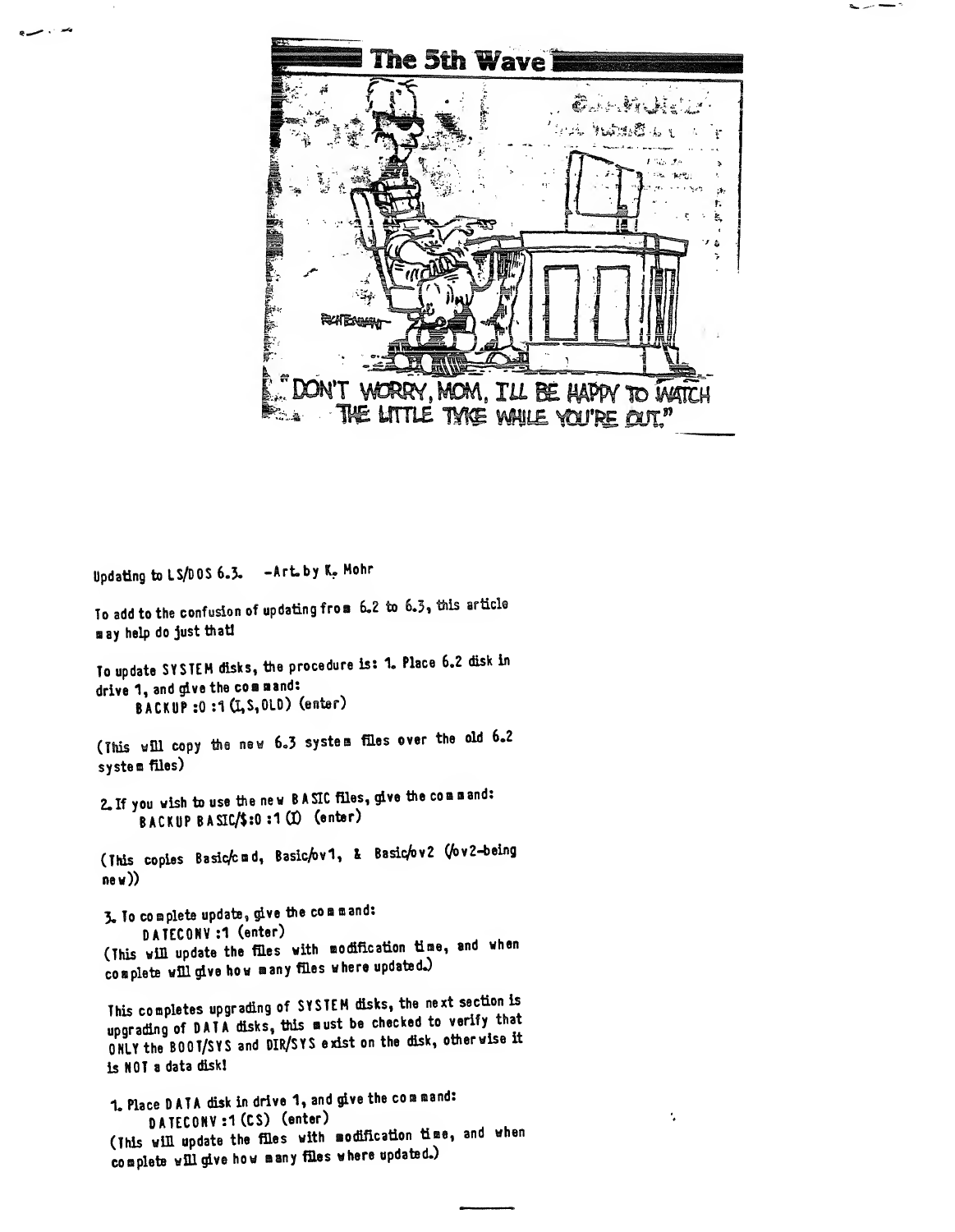### The BASIC Language Gains Capabilities For Graphics Manipulation

by Stewart B. Chapin, and Christian E. Walker, True BASIC Inc.

In the early days of BASIC, when card decks and tele typewriters were the predominant data input devices, in putting and outputting numbers was a major challenge. Therefore, using graphics to display them was the least of anyone's worries. But as hardware evolved, so did BASIC. Graphics and structured programming have become important parts of what is still the world's most popular programming language.

John Kemeny and Thomas Kurtz, the Dartmouth College professors who invented BASIC (Beginner's All- Purpose Symbolic Instruction Code) in 1964, have continued to direct the evolution of the language. Recently, they created True BASIC to reflect the work done by international committees toward formulating two standards: ANS BASIC for the language and the Graphical Kernel System (GKS) for BASIC graphics. True BASIC is the first microcomputer version of BASIC to follow these new standards.

Device-independent graphics became part of the syntax of Dartmouth BASIC in 1979. Other versions of BA-SIC, especially HP-BASIC, also added good device-independent syntax.

True BASIC is now available for the IBM PC, Apple Macintosh, and Commodore Amiga. Version 2.0 for the IBM PC, released in the fourth quarter of 1986, puts added emphasis on graphics. For the first time, the full syntax of BASIC graphics is supported on all three IBM PC display standards: monochrome graphics, the Color Graphics Adapter (CGA), and the higher resolution En hanced Graphics Adapter (EGA).

### PLOT And WINDOW

Getting started with graphics is easy with True BASIC. For example, consider the sine function. In traditional BA-SIC, the function  $Y = sin(X)$ , from  $x = 0$  to  $x = 2\pi$ , can be examined with this short program.

```
FOR X = 0 TO 2*3.14159 STEP .1
PRINT X,SIN(X)
NEXTx
END
```
When run, this program creates a table of output for  $x$  and  $sin(x)$ . However, what's really needed is the shape of the curve. In True BASIC, the graphics equivalent of the previous program would look like this:

```
SET WINDOW 0,2*pi, -1,1FOR x = 0 TO 2*pi step .1
    plot x, sin(x);
NEXTx
END
```
The SET WINDOW statement lets the user define the coordinate scheme to be used for plotting. In this case, X is defined to range between 0 and  $2\pi$  and Y is defined to range from  $-1$  to 1. The semicolon indicates that the plotted points are to be connected in a curve; if it were omitted, only the series of dots would be shown.

In addition to points and lines, True basic also has syntax for ellipses, area, and text plotting. And MAT PLOT statements allow the plotting of entire arrays with a single statement.

By default, graphics (as in this example) are always scaled to fit the entire screen (or, on systems such as the Macintosh and Amiga, to fit the entire output window). But the screen can be divided into several smaller windows and different coordinate scales can be assigned to each. A more elaborate version of the sine wave example is shown in the Box.

|                                                                                                                 | True BASIC Example                                                                                                                                         |  |
|-----------------------------------------------------------------------------------------------------------------|------------------------------------------------------------------------------------------------------------------------------------------------------------|--|
| OPEN $#1$ : screen 0, .5, 0, .5<br>SET WINDOW $0, 2 \cdot pi, -1, 1$<br>BOX LINES $0, 2$ pi, $-1, 1$            | ! Open window in lower left,<br>sassign coordinate scale<br>! and draw a box around it.                                                                    |  |
| OPEN #2: screen .6, 1, 0, 1<br>SET WINDOW 0, 2*pi, 0, 1<br>BOX LINES 0, 2*pi, 0, 1                              | ! Open second window—very tall<br>! assign a different scale<br>! and draw another box.                                                                    |  |
| FOR $X = 0$ to 2 pi step 1<br>WINDOW#I<br>PLOT $x$ , $sin(x)$ ;<br>WINDOW $#2$<br>PLOT $x$ , $sin(x)$<br>NEXT X | ! Here's the old example<br>! enter the first window, and<br>! draw part of the curve.<br>! Now enter the second window,<br>! and plot unconnected points. |  |
| END                                                                                                             |                                                                                                                                                            |  |

The result (see Fig) shows how advanced software can simplify graphics creation. True BASIC keeps track of window dimensions, coordinate schemes, current location, and current color. The user doesn't have to know any of these but can find them out if necessary by using queries such as ASK SCREEN, ASK WINDOW, and ASK COLOR. Thus, there's no need to pass this information between the main part of the program and graphics-oriented subroutines.

#### Pictures And Transformations

True BASIC also implements a new graphics-oriented unit, the Picture, which is the graphics equivalent of a subroutine. It has a name that refers to a collection of graphics statements, can take parameters, and can be called by name from other parts of the program. Pictures can be stored in external libraries, along with subroutines and functions.

But pictures have other special properties that make them different from subroutines. Besides passing parameters to them, you can apply special effects known as transformations. Built-in transformations include the ability to rotate, shift, or rescale the picture with a single statement.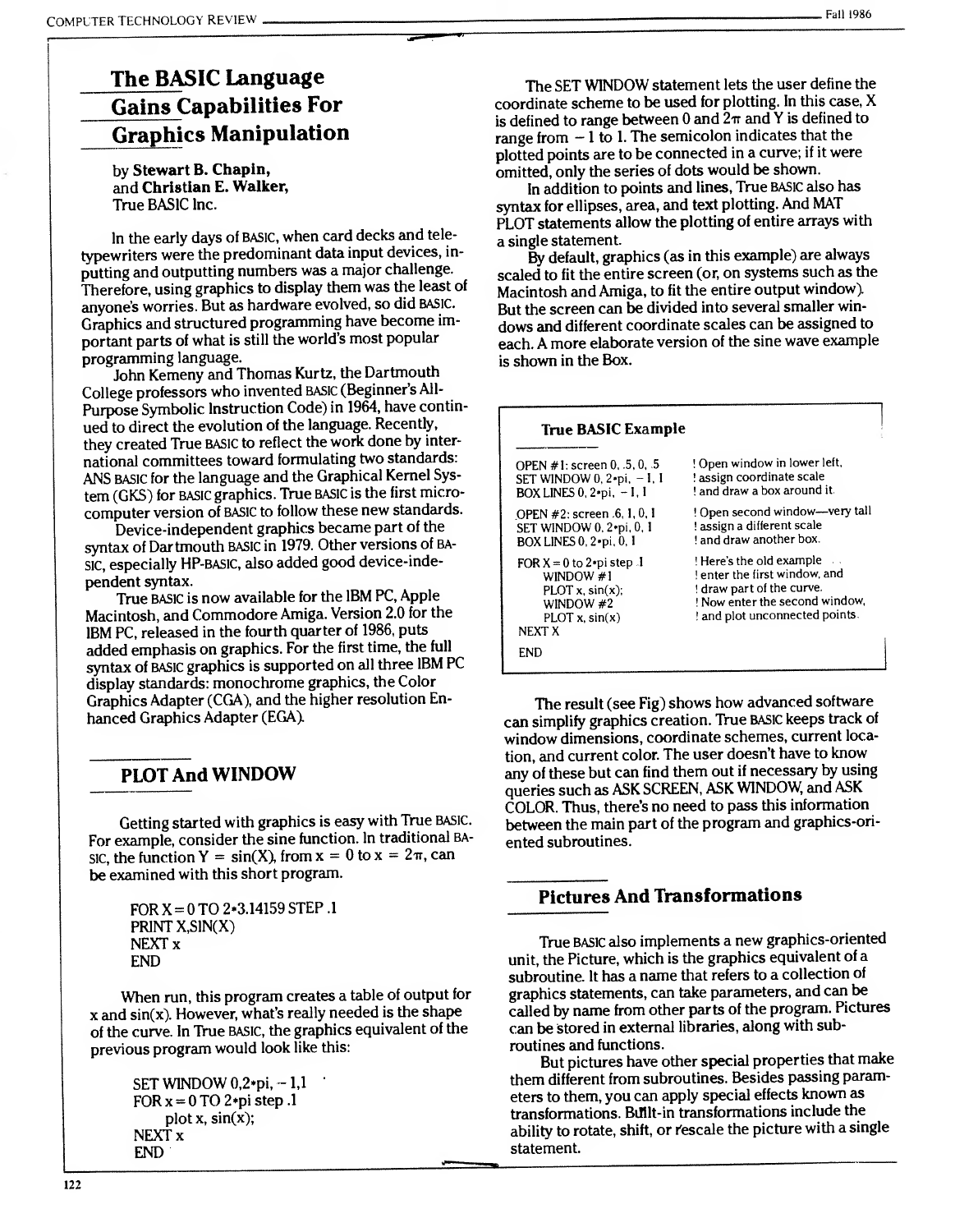In addition to the built-in transformations, you can also define your own. Pictures and transforms, together with windows and user-defined coordinates, give today's BASiC programmer extensive control, not only over what graphics output to display, but over how and where to display it.

Many people associate graphics with color. But it wasn't always so. In the early days of plotting—whether on paper or on-screen—graphics were decidedly monochrome, Paper plotters had the mechanical problem of how to change pens, but screen-oriented graphics had even greater problems. Further, color monitors are still expensive and have trouble matching the resolution of monochrome monitors.

#### BASIC And Color Graphics

The problem of devising the software to manage col- >rs is a problem of at least equal difficulty. Instead of just ceeping track of whether a pixel should be on or off, soft ware now has to track what color it is and, if it's off, what :olor is 'off.'

Over the last five years, the trends in microcomjuter graphics hardware have exemplified these difficulies. When the IBM PC was first released, it was assumed hat most people would only need monochrome text dis plays. Later, when the Color Graphics Adapter (CGA), was ntroduced, its several different modes all involved tradeoffs: You can have text-only in <sup>16</sup> colors, medium resolution graphics in four colors, or high resolution graphics in two colors. And while the CGA user is already limited in basic color choice, there are even further limits in the choice of colors that can be used together on-screen at the same time.

The designers of the Apple Macintosh, implementing a very complex icon-based operating system, evidently decided that adding the problems of color graphics would be too difficult. Therefore, the Macintosh tradeoff involves higher resolution, but in monochrome only.

Technological advances and lower chip prices have combined to improve the graphics options of today's mi cro users. On newer display cards, such as the EGA for the IBM, and on machines such as the Atari ST, the Commodore Amiga, and the Apple IIGS, the hardware supports higher levels of resolution with greater color choices. Yet how does a language such as BASIC pass on those options to the user?

True BASIC programs use the SET MODE, SET COLOR, and SET COLOR MIX statements. SET MODE selects the level of resolution by using such names as 'mono' or 'highl6'. SET COLOR changes the current color, which will be used by subsequent PLOT statements. Since most users don't memorize colors by number, colors can be set by name (for example, SET COLOR 'red').

On the Amiga, the EGA, and other hardware that al lows it, True BASIC users can define their own colors. SET COLOR MIX (1) .1,.5,.8 sets color number one to be <sup>a</sup> mix of red, green, and blue (in this example, mostly bluegreen). When the BASIC user sets the current color to 1, this blue-green shade is what will be used. SET COLOR

MIX also affects the parts of an object already on-screen that have the chosen color number.

#### **Portability**

One of the important lessons learned about computer graphics over the last decade, especially on micros, is the need for portability. Applications that started on flatbed plotters might be moved to CRT dis plays or shared with colleagues who have output devices with different resolutions. Graphics that are hardwired to specific devices are doomed to be left behind as technology advances.



When graphics were first introduced to BASIC at Dart mouth, the need for device-independent syntax was rec ognized immediately. It was a necessity because, like most schools, Dartmouth had a hodgepodge of equipment. Over the last few years, the computer world has acknowledged this problem and responded to it with standards such as GKS.

True BASIC and the ANS BASIC standard that it follows use GKS in a way that harmonizes well with the spirit of BASIC. Therefore, the ease of use that was so important when Kemeny and Kurtz first designed the language is still its hallmark, even for sophisticated graphics.

 $\ddot{\cdot}$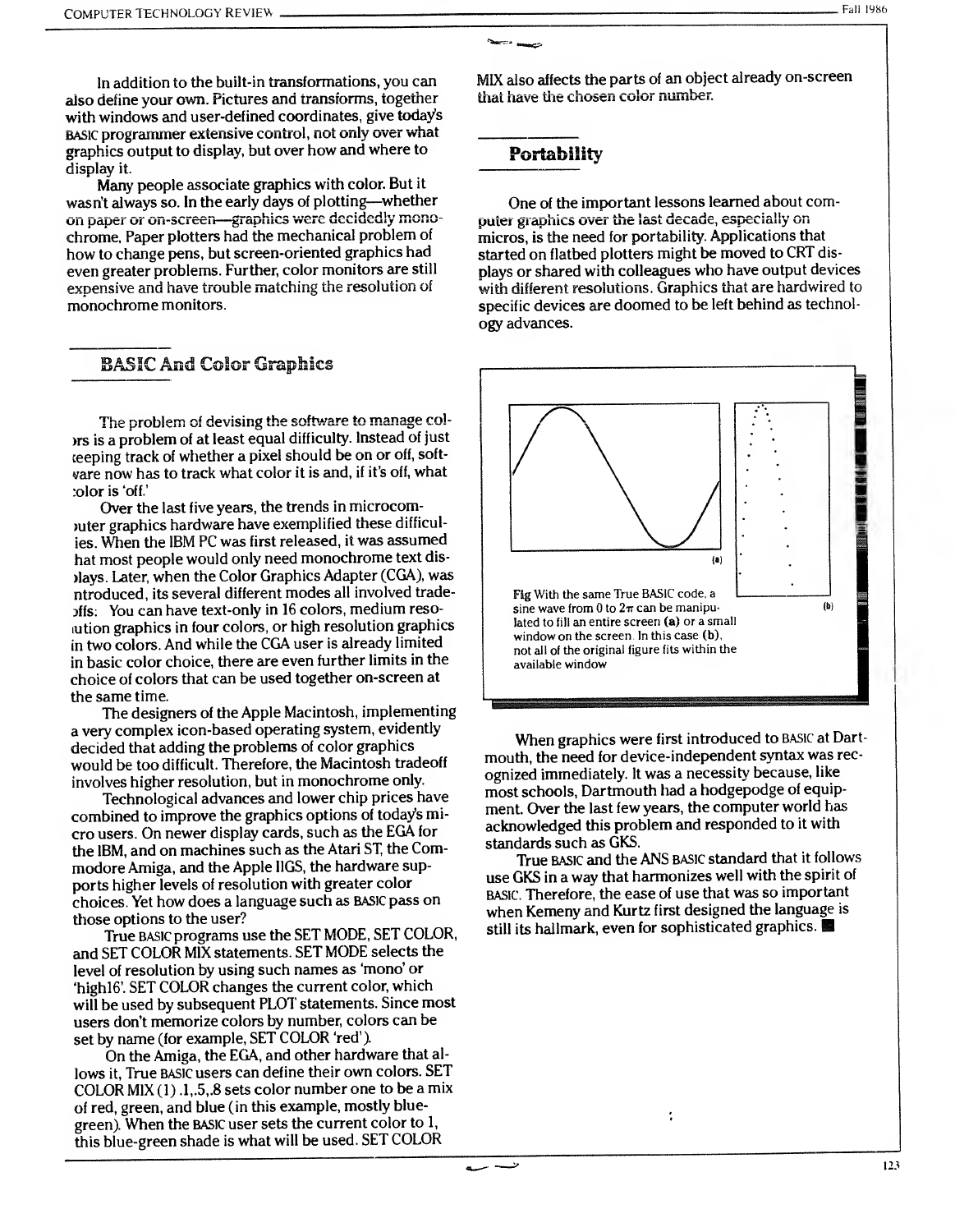## Simple Word Processing Program

Mr. Dave Satterfield of Carson City, Nevada sent this program for simple word processing in Level II and Disk BASIC. The program allows you to set maximum print width and equal left and right margins. While you are entering text, the number of unused<br>characters is displayed. If you reach the right margin, a flag will come on telling you that the margin has been reached. You can type past the margin to the line length you set. At any time you can backspace one character (left arrow) or press the '@' key<br>to erase the entire line. This program reverses the keyboard, so you shift for upper case. Remember, you can send upper/lower<br>case to your printer if your printer supports upper/lower case,<br>but you will not see lower case on the video unless you have the conversion kit installed. An upper case lock (shift up arrow) is provided. Press up arrow to return to upper/lower case. Pressing the ENTER key will print your text on a line printer. This program was NOT written to be used with our upper/lower case conversion kit.

11 CLEAR 500

100 CLS: INPUT"MAX PRINTER LINE LENGTH";L 110 CLS:INPUT"LEFT/RIGHT MARGIN" ;M <sup>120</sup> CLS:PRINT"READY":FOR N = <sup>1</sup> TO 200:NEXT: CLS 125 C=  $-1:$ S=  $-1:$ B\$ = "":A\$ = "":CLS 138 C = C + <sup>1</sup> :BS = BS + A\$:PRINT@128,B\$;CHR\$(93);: PRINT@40,"SPACE LEFT";L-C-M; 133 IF C>=L-(2\*M)PRINT@30,"MARGIN";ELSE PRINT@<br>30," "; 135 IF C = L - M THEN 255 140 A\$ = INKEY\$:IF A\$ = "" THEN 140 160 IF  $As = "@"$ THEN 125 170 IF S = <sup>1</sup> THEN 190 180 IF(ASC(A\$)<91)\*(ASC(A\$)>63)THEN  $AS = CHRS(ASC(AS) + 32)$ : GOTO130 190IF(ASC(A\$)<12B)"(ASC(A\$)>95)THEN  $AS = CHRS(ASC(AS) - 32)$ : GOTO130 200 IF  $ASC(AS) = 27$ PRINT@0, "SHIFT";:S = 1:A\$ = "":GOTO140"<br>218 IF ASC(A\$) = 91PRINT@6," ";: <sup>218</sup> IF ASC(A\$)=91PRINT@e," ";: S=-1:A\$ <sup>=</sup> "":GOTO140 220 IF ASC(A\$) = 13THEN 300 240 IF  $ASC(AS) = 8$ THEN  $C = C - 2:Z = LEN(B$) - 1:BS = LEFT$(B$, Z):$ A\$ = "":GOTO130 250 GOT0130 255 PRINT@8,"END OF UNE. PRINT (P) OR ERASE (E)7" 260 P\$ = INKEY\$:IF P\$ = "" THEN 260 265 IF P\$ = "P"THEN 300 270 IF P\$ = "E"THEN 125 275 GOTO260 300 LPRINTTAB(M)B\$:GOT0125

### Word Processing

# TRS-80" Model <sup>I</sup> Keyboard Reverse is Now Possible with a Simple Program<br>Some of you who use the TRS-80 for word processing may have had difficulties using

the keyboard because the upper-lower case arrangement is the opposite of a typewriter<br>keyboard arrangement. Here is a simple program you may use to reverse upper and lower case for letters and arrows. If you have an upper-lower case printer, this program will allow you to use it more effectively.

| <b>10 REM ** REVERSE KEYBOARD</b><br>(REVKEY) **                | Б       |
|-----------------------------------------------------------------|---------|
| $20 \text{ AS} = \text{INKEYS}$ : IF AS = "" THEN 20<br>ELSE 30 | Ò       |
| $30 A = ASC (A$)$<br>40 IF A $<$ 65 THEN A = A: GOTO 70         | 71<br>a |

 $50$  if A  $<$  91 THEN A = A + 32 :<br>GOTO 70

60 IF A  $<$  128 THEN A = A  $-$  32

70 LPRINT CHR\$(A); 80 GOTO 20

Your video display, of course, will still be all upper case. Thanks to Carl L. Armstrong of Winston-Salem, N.C. for this program!

### **IMPORTANT NOTE** FOR MODEL II USERS

After you have turned the power off to your Model II, wait AT LEAST 30 seconds before turning it back on. Failure to wait could eventually cause damage to the com puter's circuitry.

## Model II Diskette **Caution**

The TRS-80 Model II uses double-density diskettes. We have recently traced a number of serious problems to the use of lower cost single-density diskettes.

The Model II was designed to use only very high quality double-density diskettes such as our 26-4905s and 26-4906s. Extensive testing has shown that the lower cost single-density diskettes amply do not provide the quality needed to ensure reli able data transfer with the Model D.

We are not trying to say that our diskettes are the only ones that will work. There are other DOUBLE-DENSITY diskettes which work very well in the Model II. However, before you invest a lot of money, make<br>sure that the diskettes you are buying will provide you with reliable data transfer<br>over a period of time. Remember, when you buy Radio Shack accessories and supplies for your TRS-80, you are buying<br>products which have been thoroughly

?

# tested and proven to work with our microcomputers.<br>"Model II Supervisor <sup>r</sup> SETBRK

The following information will allow you to "lockout' the BREAK key in Model II.

Enter DEBUG, press M to modify memory, then F000 for our starting address.

Enter the following data:

13F0 <sup>21</sup> 0O00 3E03CF ED 5B 00 F0 22 00 F0 EB 3E 03 CF C9

Check the values carefully. If they are correct, press F2, then S to return to TRSDOS. Turn DEBUG OFF. Save <sup>a</sup> copy of the routine to disk using:

DUMP SETBRK/CIM START = F000,  $END = F020$ 

This BASIC program will demonstrate the use of SETBRK

10 CLS 20 SYSTEM"LOAD SETBRK/CIM" 30DEFUSR = &HF002 40  $X = USR(0)$ 50 A\$ = INKEYS 60 IF A\$ = "" THEN GOTO 50  $70$  IF ASC(A\$) = 1 THEN END 80 PRINTTHIS IS A TEST"; 90 GOTO 50

This program will demonstrate that the BREAK key has been disabled Press Fl to end the nrnoram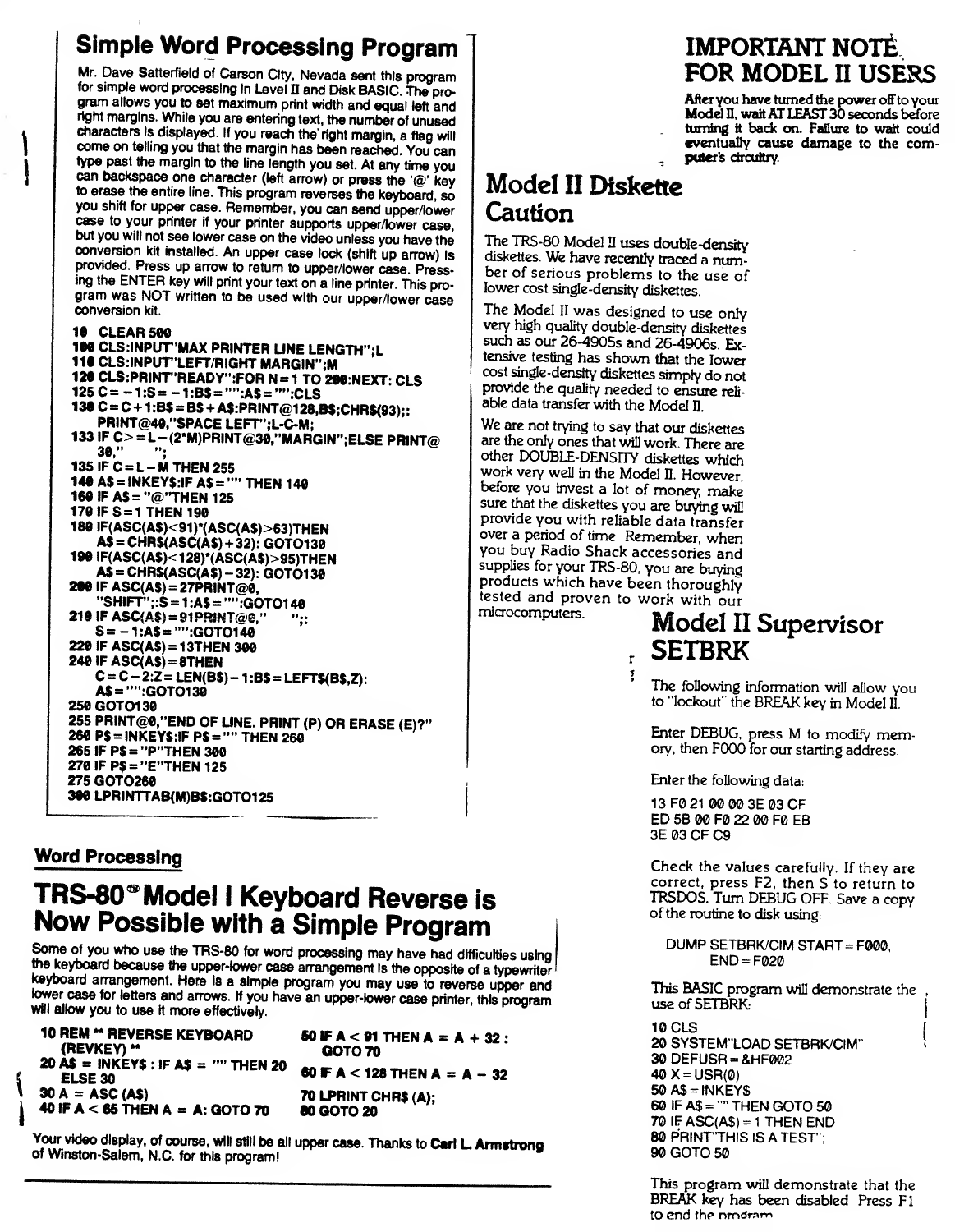KNOW YOUR D.O.S.

puters which have different capabilities. It could be said that all versions of that system are not necessarily just alike.

The Tandy 3000 family's MS-DOS 3.2 (current Ver. 3.20.02 with BIOS Ver. 1.02), for example, includes partitioning of the over-32Mb hard disks. (MS-DOS supports only 32 Mb of storage per disk.) I understand IBM didn't do partitioning until their version 3.3.

We will have a new version soon. Ver. 3.20.03 (with BIOS Ver. 1.03) will include some minor fixes, more hard disk support added to the table, and 3.5-inch 1.44Mb floppy support, for the 1.44Mb drives I told you last month were coming. MS-DOS 3.3 is scheduled around the end of this year. FYJ - The Tandy 3000 and 3000 HL use the same OS, but BIOS ROMs are NOT interchangeable between the two systems.

There will be a similar new version for Remember that although the 1000 SX also. MS-DOS supplied for the Tandy 3000 and 3000 HL may run on the 1000, our release versions for the two are different. The BASIC language supplied for the 3000 does not support the 1000 and sound family's enhanced graphics capabilities.

In case you want to be sure your own system is up-to-date, the current versions of MS-DOS for the 1000 family are 2.11.25 (BIOS 1.02) for the EX, and 3.20.00 (BIOS 1.02) for the The original Tandy 1000 uses MS-DOS SX. 2.11.25 or 3.20.00, with BIOS Ver. 1.01. The Tandy 2000 current version is 2.11.03, and is not expected to change. MS-DOS for the Tandy 1200, is version 2.11.41.

| Which SISTEM WORKS<br><b>W</b> You Have This:                                                          | You Can Run in Modes:                  |
|--------------------------------------------------------------------------------------------------------|----------------------------------------|
| <b>IBM PC Convertible CGA Option</b>                                                                   | 300 x 200 4-color                      |
| PCjr with PCjr Color Display                                                                           | 300 x 200 4-color                      |
| Portable Personal Computer and Color Display                                                           | 300 x 200 4-color                      |
| Color Display and Color/Graphics Monitor Adapter                                                       | $300 \times 200$ 4-color               |
| Color Display and Enhanced Graphics Adapter                                                            | 300 x 200 4-color, 640 x 200 16-color  |
| Enhanced Graphics Display and Enhanced Graphics Adapter                                                | $300 \times 200$ 4-color               |
| Enhanced Graphics Display and Enhanced Graphics Adapter<br>(with Memory Expansion Card and Memory Kit) | 640 x 200 16-color, 640 x 350 16-color |
| 3270 PC with APA adapter                                                                               | $300 \times 200$ 4-color               |
| 3270 PC/G                                                                                              | $300 \times 200$ 4-color               |
| 3270 PC AT                                                                                             | $300 \times 200$ 4-color               |
| IBM Personal System/2 Model 50, 60 or 80 with Color Display 8512 or 8513                               | All modes                              |
| IBM Personal System/2 Modul 30 with Golor Display 8512 or 8513                                         | 300 x 200 4-color, 320 x 200 256-color |
| TRM Personal System/2 District Adapter with Color Display \$512 or 8513                                | All modes                              |

which extern whole port the Van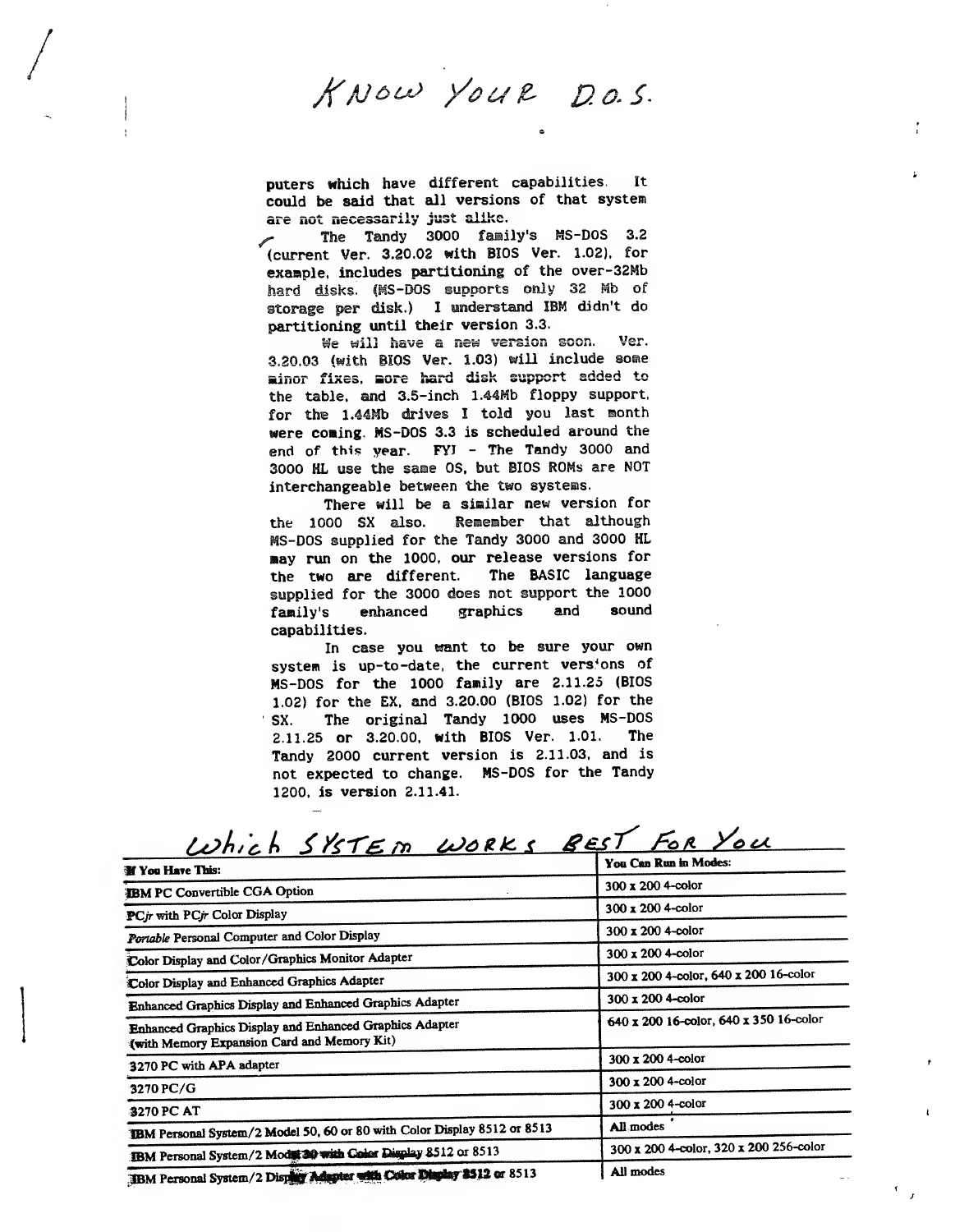

THE

Ģ.

We hope to provide members close contact between novice and amateur home computer entusiasts; young and old, male and female, school, home, business and

hobbiest.